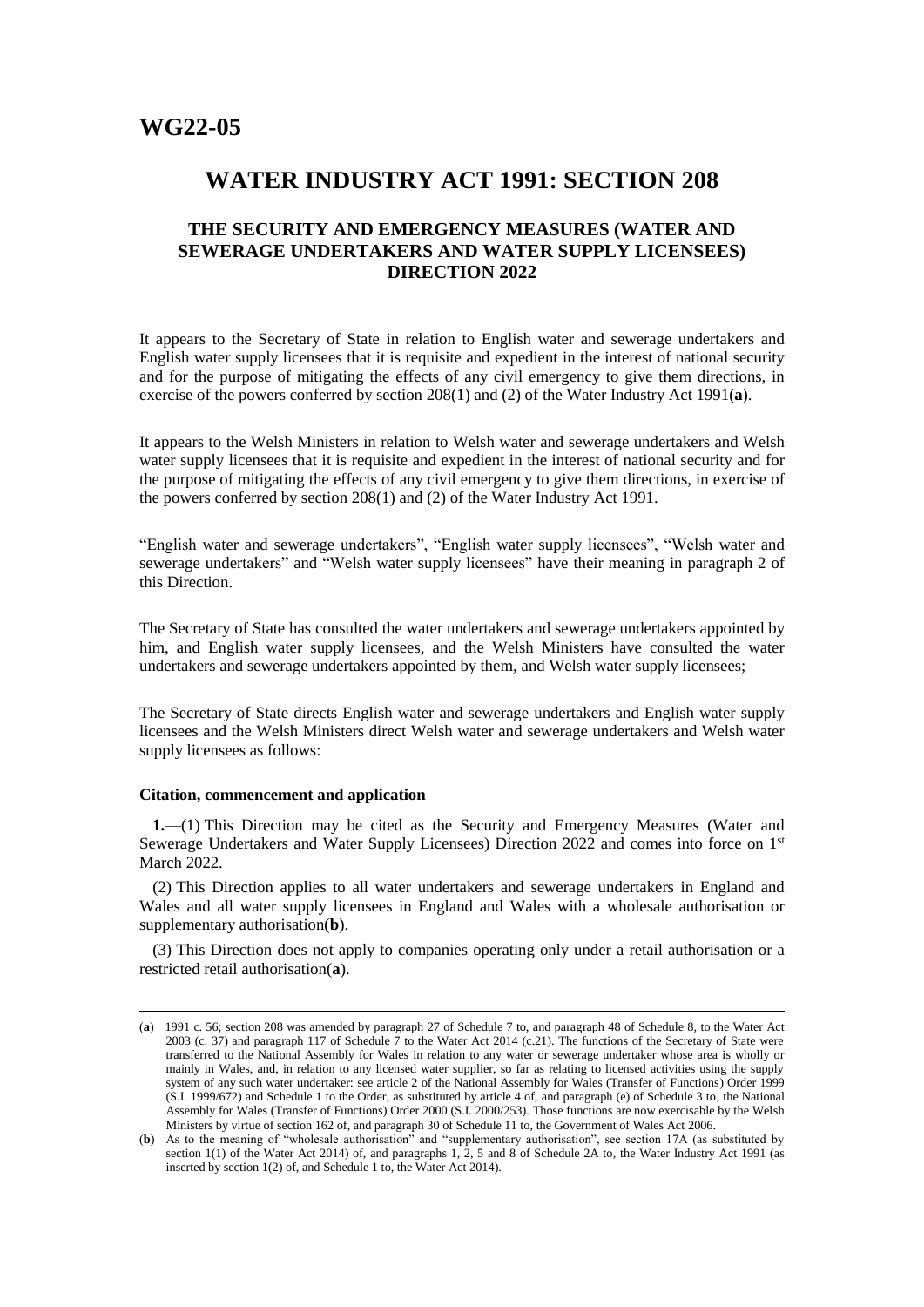### **Interpretation**

**2.** In this Direction—

"access agreement" means an agreement made or determined under section 66D of the Water Industry Act 1991(**b**);

"appropriate authority" means the Secretary of State in relation to an English water or sewerage undertaker or an English water supply licensee and the Welsh Ministers in relation to a Welsh water or sewerage undertaker or a Welsh water supply licensee;

"company" means a limited company which is a water undertaker, sewerage undertaker or water supply licensee;

"critical national infrastructure" means those elements of infrastructure, including assets, facilities, systems, networks and processes and the essential workers that operate and facilitate them, the loss or compromise of which could result in—

- (a) a major detrimental impact on the availability, integrity or delivery of essential services including those services which, if compromised, could result in a civil emergency, or
- (b) a significant impact on national security;

"emergency or security event" means a civil emergency(**c**) or an event affecting national security;

"English sewerage undertaker" means a sewerage undertaker who is not a Welsh sewerage undertaker;

"English water supply licensee" means a water supply licensee who carries out licensed activities using the supply system of any English water undertaker and who is not a Welsh water supply licensee;

"English water undertaker" means a water undertaker who is not a Welsh water undertaker;

"licensed activities" means the activities authorised in a water supply licence(**d**);

"plan" means a plan prepared by a water undertaker or sewerage undertaker or water supply licensee in accordance with the requirements of paragraph 4;

"water supply licensee" means a water supply licensee with a wholesale authorisation or supplementary authorisation;

"Welsh sewerage undertaker" means a sewerage undertaker whose area is wholly or mainly in Wales;

"Welsh water supply licensee" means a water supply licensee who carries out licensed activities using the supply system of any Welsh water undertaker and who is not an English water supply licensee;

"Welsh water undertaker" means a water undertaker whose area is wholly or mainly in Wales.

## **General Duty**

**3.** The company must, in complying with this Direction, have regard to any relevant guidance, procedures, requirements, best practice and any risks, including long term risks, relating to civil emergencies and national security.

## **Planning**

 $\overline{a}$ 

**4.**—(1) The company must make, keep under review and revise such plans as it considers necessary to ensure, during any civil emergency or event threatening national security—

<sup>(</sup>**a**) As to the meaning of "retail authorisation" and "restricted retail authorisation", see section 17A (as substituted by section 1(1) of the Water Act 2014) of, and paragraphs 1, 2, 3, 4, 6 and 7 of Schedule 2A to, the Water Industry Act 1991(as inserted by section 1(2) of, and Schedule 1 to, the Water Act 2014).

<sup>(</sup>**b**) Section 66D was substituted by paragraph 3 of Schedule 2 to the Water Act 2014.

<sup>(</sup>**c**) As to the meaning of "civil emergency", see section 208(7) of the Water Industry Act 1991.

<sup>(</sup>**d**) As to the meaning of "water supply licence", see section 17A of the Water Industry Act 1991.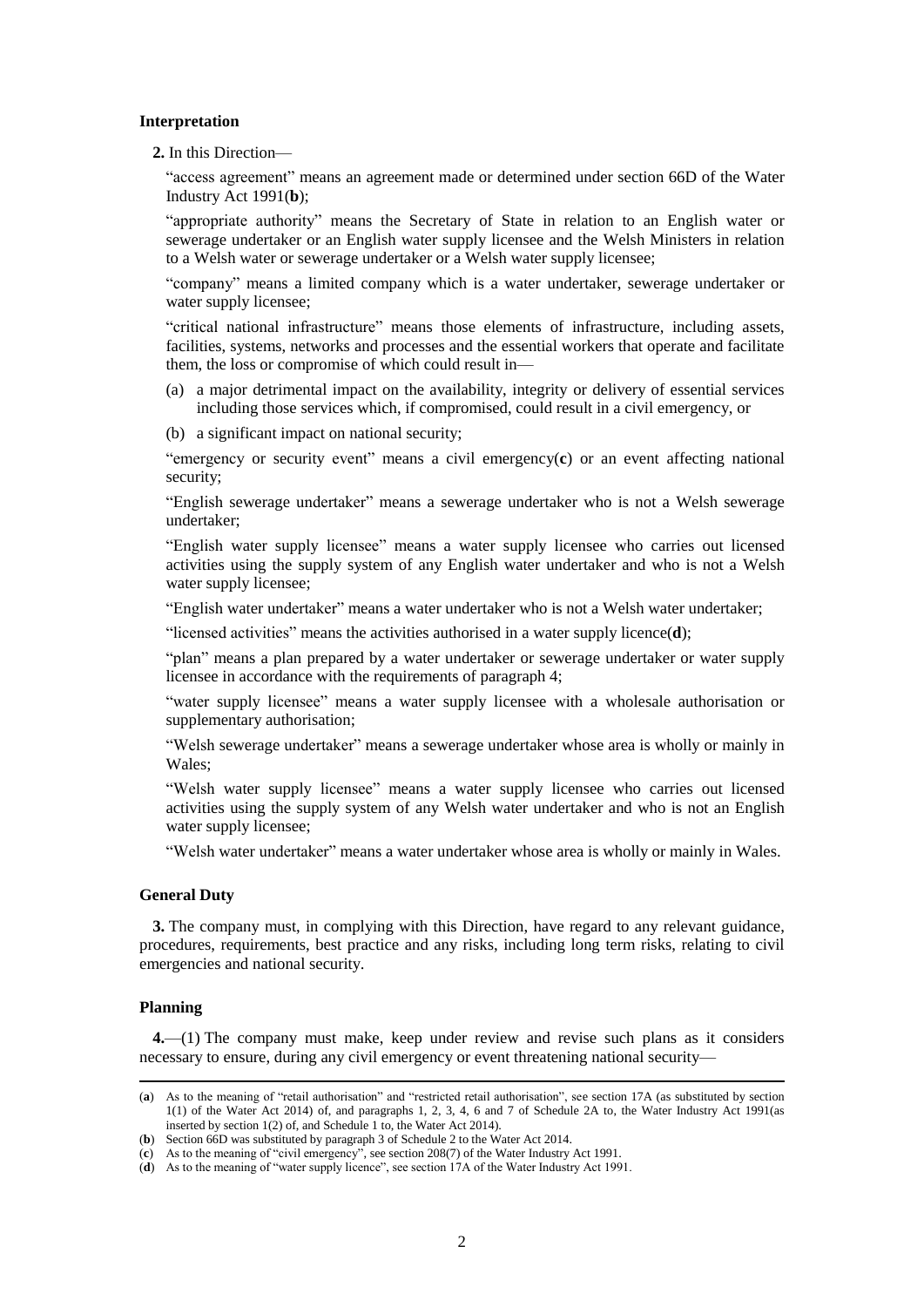- (a) the continued exercise of all of its water supply or sewerage functions; and
- (b) the continued exercise of such of those functions as it can continue to exercise if the nature of the civil emergency or security event is such that not all those functions can be exercised.
- (2) In the case of a water supply licensee, such plans must be prepared—
	- (a) with respect to each water undertaker's supply system or treatment works(**a**) which the licensee uses for the purposes of supplying water to the premises of customers; and
	- (b) in each case, before any such use of each supply system or treatment works.

(3) Plans must be developed with appropriate oversight and be signed off by the senior person responsible for emergency and security planning appointed by the company.

(4) Plans for water supply must be prepared on the basis that the company must—

- (a) continue to carry out—
	- (i) all of its water supply functions; or
	- (ii) where the nature of the civil emergency or security event is such that this is not possible, those functions which it can continue to exercise;
- (b) in the event of an unavoidable failure of piped water supply, ensure that such minimum supply is provided by alternative means, as may be notified to the company by the appropriate authority;
- (c) in the case of a water supply licensee which cannot provide a supply to its customers, enter into an agreement with each of its customers and a water undertaker or undertakers for the supply of water by the water undertaker (taking account of the risk that the quantity of water available to a water undertaker or undertakers may be limited because of the needs of other persons to whom the water undertaker provides supplies);
- (d) identify and prioritise—
	- (i) its vulnerable customers; and
	- (ii) in the case of a water undertaker, its vulnerable sites within its area;
- (e) have regard to—

 $\overline{a}$ 

- (i) the needs of non-domestic users as well as domestic users; and
- (ii) sites designated as critical national infrastructure as notified to the company by the appropriate authority.

(5) In relation to the continued exercise of sewerage functions, plans must be prepared on the basis that the company must guard against and deal with discharges from sewers into water which may be abstracted or where aquatic life may be adversely affected, or onto land where such discharge may cause pollution or affect the amenities of the area.

(6) Plans must make provision for—

- (a) the carrying out of functions by appropriately trained personnel and the training of relevant members of staff;
- (b) strategically stored reserves of sufficient types and quantities of equipment and materials necessary to enable the company to continue to carry out its water supply or sewerage functions;
- (c) appropriate emergency communication facilities and procedures for managing and maintaining communications and support to customers throughout an emergency or security event;
- (d) analytical services, dissemination of information and other supporting services;
- (e) the establishment of appropriate command and control arrangements to manage an emergency or security event; and

<sup>(</sup>**a**) As to the meaning of "treatment works", see section 17B of the Water Industry Act 1991.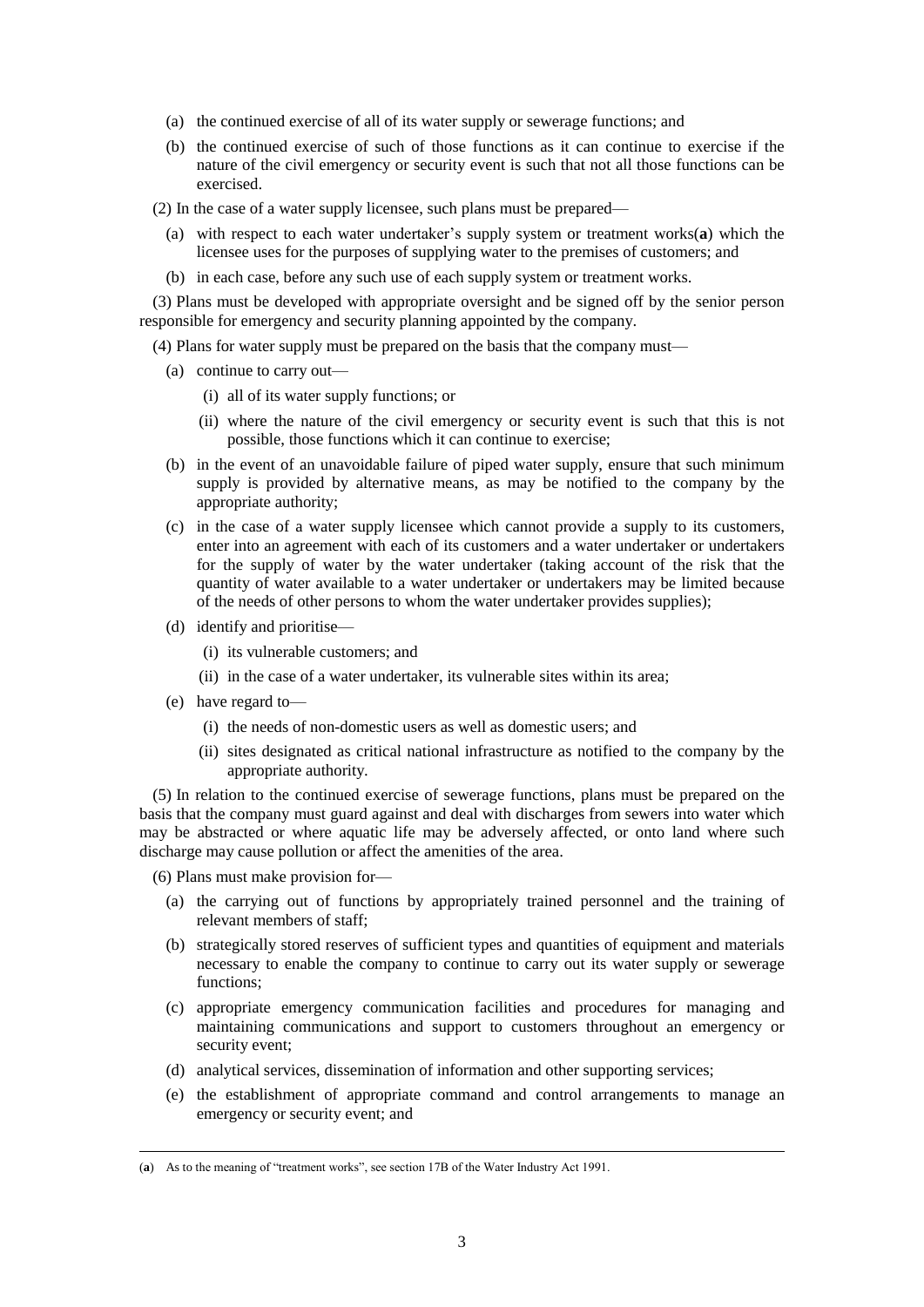(f) in the case of a water supply licensee, informing the water undertaker whose supply system the water supply licensee uses of the identity and supply requirements of the water supply licensee's vulnerable customers.

(7) Where the company has in place arrangements with an external supplier or provider for the supply of additional water to supplement its water supply resources, the company must identify and assess any risks that may arise due to such dependencies to maintain its water supply during a civil emergency or event affecting national security and put in place measures to avoid or, if this is not possible, mitigate the risks.

(8) The company must—

- (a) regularly test the effectiveness of its plans to ensure they remain appropriate; and
- (b) take steps to address any vulnerabilities identified.

(9) The company must, if requested to do so by the appropriate authority, and as soon as reasonably practicable after any such request, send to the appropriate authority—

- (a) a copy of its plan; and
- (b) in the case of a revision of its plan, an updated version of the plan with details of any changes.

(10) The company must review or revise the plan made in accordance with this paragraph if so directed by the appropriate authority.

(11) In this paragraph—

"trained" means trained in procedures and actions required in an emergency or security event;

"water supply and sewerage functions" means those functions, including sewerage services functions, that—

- (a) a water undertaker must carry out in accordance with its supply duties under the Water Industry Act 1991;
- (b) a water supply licensee must carry out in accordance with—
	- (i) the conditions of its licence;
	- (ii) the statutory requirements imposed on it in consequence of its licence;
	- (iii) supply agreements with customers; and
	- (iv) the access agreements made for the purposes of such agreements;
- (c) a sewerage undertaker must carry out in accordance with the undertaker's duties under Part IV of the Water Industry Act 1991, as supplemented by regulation 4 of the Urban Waste Water Treatment (England and Wales) Regulations 1994(**a**);

## **Provision of Facilities**

**5.** The company must take such steps as it deems necessary to ensure that it has the capability, capacity and facilities required to implement as appropriate—

- (a) its plan; and
- (b) any agreement entered into under paragraph 4(4)(c).

#### **Use of Facilities**

 $\overline{a}$ 

**6.**—(1) If a water undertaker provides a supply of water to a water supply licensee who is unable to provide a supply to its customers due to an emergency or security event and in relevant circumstances, the water supply licensee must allow the water undertaker to use its facilities for the purposes of that supply.

(2) In this paragraph—

<sup>(</sup>**a**) S.I. 1994/2841 as amended by paragraph 40(2)(a) and (b) of Schedule 4 to the Natural Resources Body for Wales (Functions) Order 2013/755.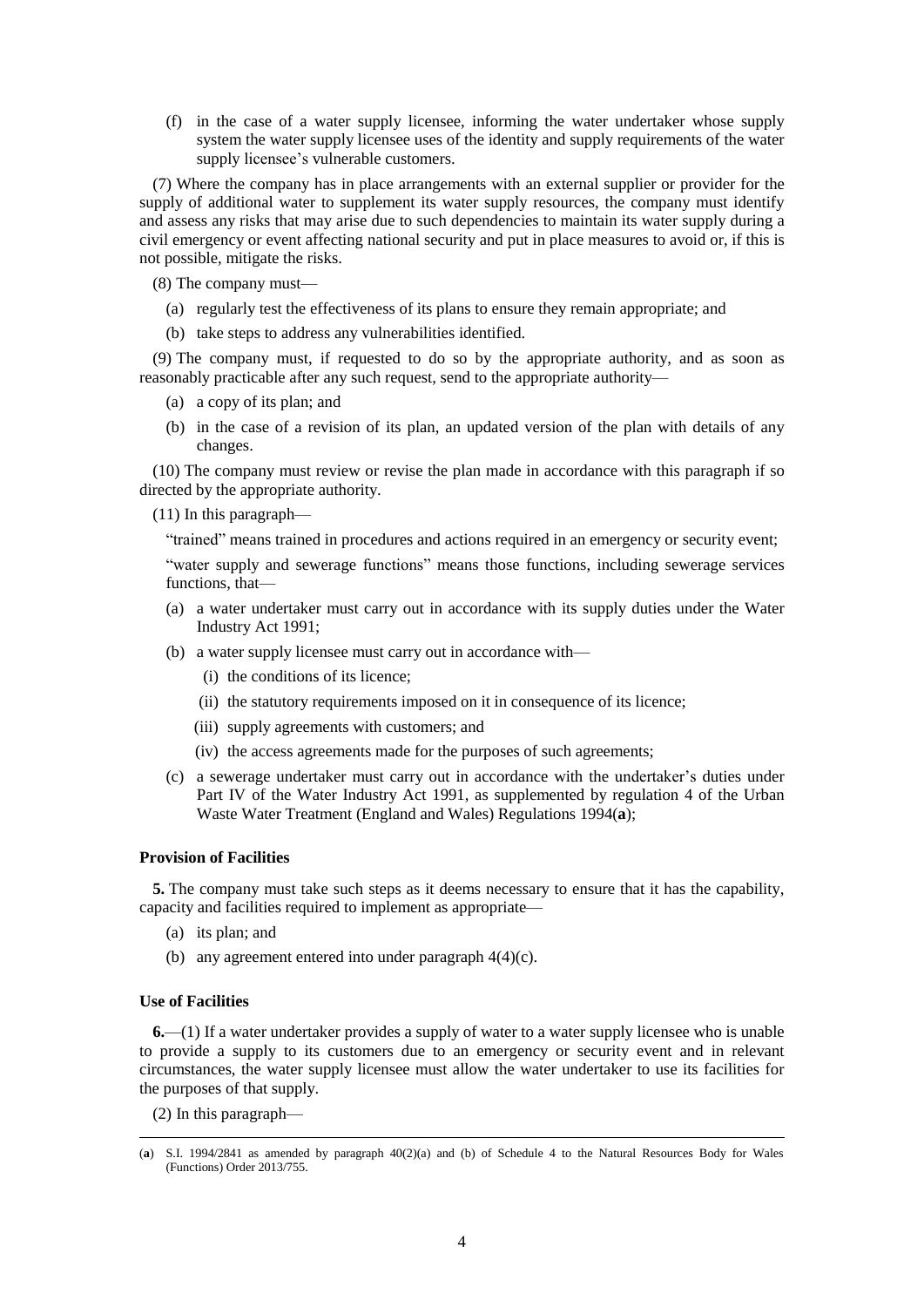"relevant circumstances" means—

- (a) where the supply is pursuant to an access agreement, circumstances where the need to act urgently means it is not reasonably practicable to give instructions to the water supply licensee under paragraph 5(1)(b) of the Standard Conditions of Water Supply Licences(**a**) so as to achieve an objective for one of the relevant purposes specified in paragraph 5(2)(b) of those conditions for which those instructions would otherwise be required; and
- (b) in all other cases, circumstances where the need to act urgently requires it;

"facilities" includes equipment and resources used for the introduction of water into the water undertaker's supply system or treatment works.

## **Identification of Security Risks**

#### **General**

**7.** The company must—

- (a) identify and assess any security risks (including long term risks) to the provision of its water supply or sewerage functions, including security risks that may arise through dependencies on external suppliers; and
- (b) put in place measures to avoid or, if this is not possible, mitigate those risks.

## **Assets and Supporting Infrastructure**

**8.**—(1) The company must—

- (a) identify the parts of its asset base and supporting infrastructure that are necessary for the carrying out of its water supply or sewerage functions during a civil emergency or event threatening national security;
- (b) identify and assess security risks, including long term risks, to and the impact of any security event on—
	- (i) those identified assets and supporting infrastructure; and
	- (ii) the activities and processes needed to ensure its water supply or sewerage functions are carried out;
- (c) put in place measures to avoid or, if this is not possible, mitigate such risks and the impact of a security event;
- (d) use such up-to-date technology and systems as are appropriate to ensure the ongoing security of relevant assets, supporting infrastructure and their operations.
- (2) In this paragraph—

 $\overline{a}$ 

"asset base" means all the things or entities, both tangible and intangible, that add potential or actual value to a company and which enable it to deliver its functions.

### **Recording Assessment of Risks**

**9.** The company must maintain records of its assessments of risk undertaken in accordance with paragraphs 7 and 8 and must review these assessments annually to ensure they remain appropriate to the risks posed.

<sup>(</sup>**a**) The Standard Conditions of Water Supply Licences for all licences and those with retail and restricted retail authorisations were published by the Secretary of State, having consulted where appropriate with the Welsh Ministers, under section 17H of the Water Industry Act 1991 on March 2016. A copy may be obtained from the Department for Environment, Food and Rural Affairs, 2 Marsham Street, London, SW1P 4DF or from Water supply and sewerage licencing regime: standard licence conditions [\(https://www.gov.uk/government/publications/water-supply-and-sewerage-licencing-regime-standard](https://www.gov.uk/government/publications/water-supply-and-sewerage-licencing-regime-standard-licence-conditions)[licence-conditions\)](https://www.gov.uk/government/publications/water-supply-and-sewerage-licencing-regime-standard-licence-conditions).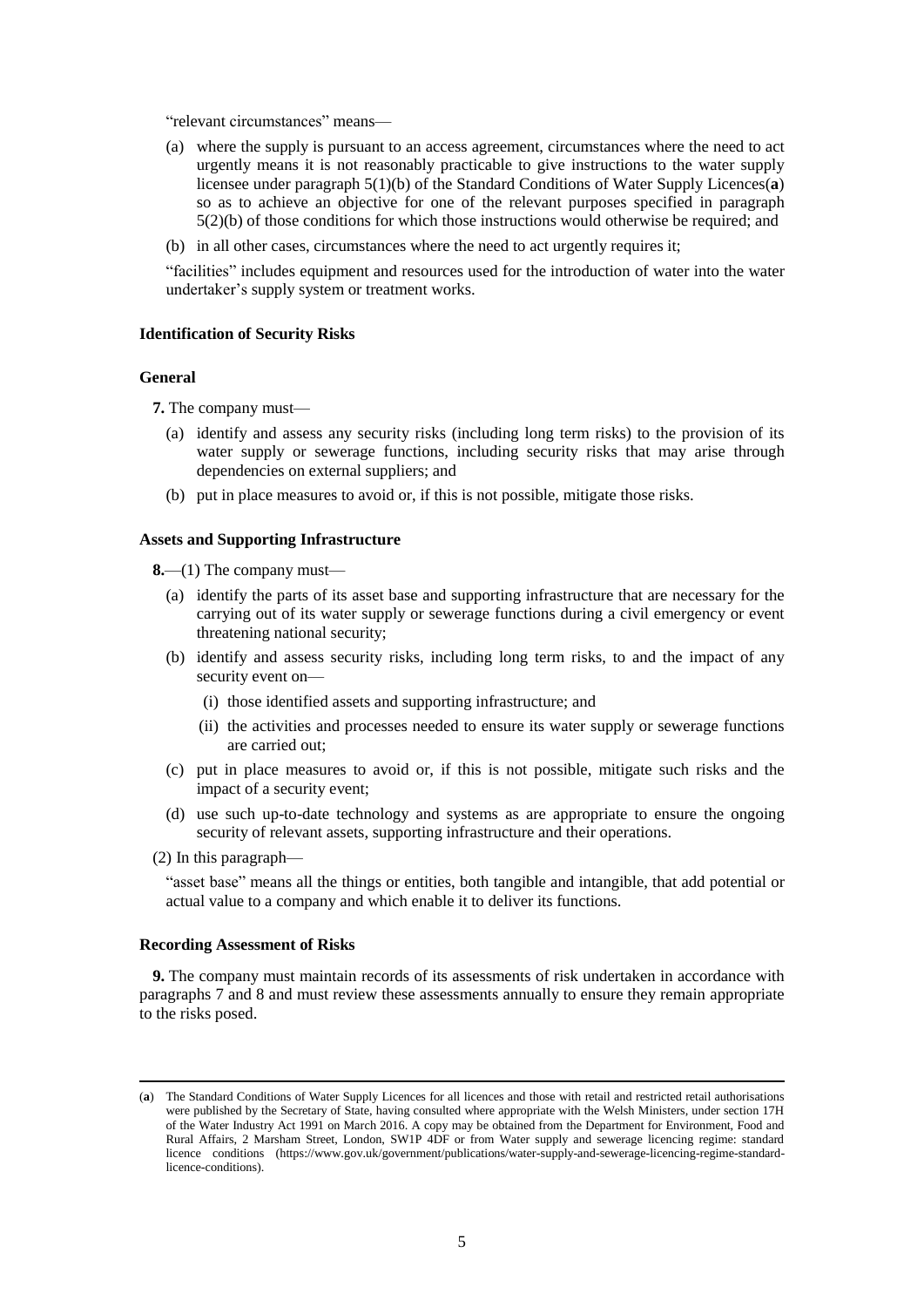## **Personnel and Incident Reporting**

**10.** The company must have the following security measures in place in respect of personnel—

- (a) personnel security practices appropriate to the security risks it has identified;
- (b) processes for personnel to report security event risks and incidents;
- (c) robust security incident response processes; and
- (d) measures to ensure that staff have the appropriate level of security clearance.

#### **Security Governance**

**11.**—(1) At all times, the company must have appropriate and proportionate security measures in place so that it is ready to respond to a civil emergency or event threatening national security in accordance with its plan.

(2) Such measures must be signed off by the senior person responsible for security measures as appointed by the company.

## **Policies, Practices and Procedures**

**12.** The company must ensure that policies, practices, and procedures to implement identified security measures and manage risks to security are—

- (a) developed and maintained across all levels of the company and with other persons involved in the delivery of the company's functions;
- (b) documented;
- (c) kept under review; and
- (d) where necessary, communicated to and accessible by all relevant personnel and outside contractors.

## **Testing and Exercising**

**13.** The company must—

- (a) regularly test the effectiveness of its security measures, policies and practices to ensure they remain appropriate to manage risks posed to security;
- (b) take steps to address any further security risks or vulnerabilities that are identified.

## **Co-operation and Information Sharing**

**14.**—(1) When required by the appropriate authority, or such persons as may be notified to it by the appropriate authority, the company must—

- (a) comply with requests for information or assistance to prevent or mitigate the effects of a civil emergency or security event; and
- (b) contribute to national plans—
	- (i) for the mitigation of civil emergencies; or
	- (ii) that are in the interests of national security.

(2) A water supply licensee must, in complying with the requirements imposed on it under this Direction, consult to such extent as may be necessary—

(a) any water undertaker whose supply system the water supply licensee uses for its licensed activities; and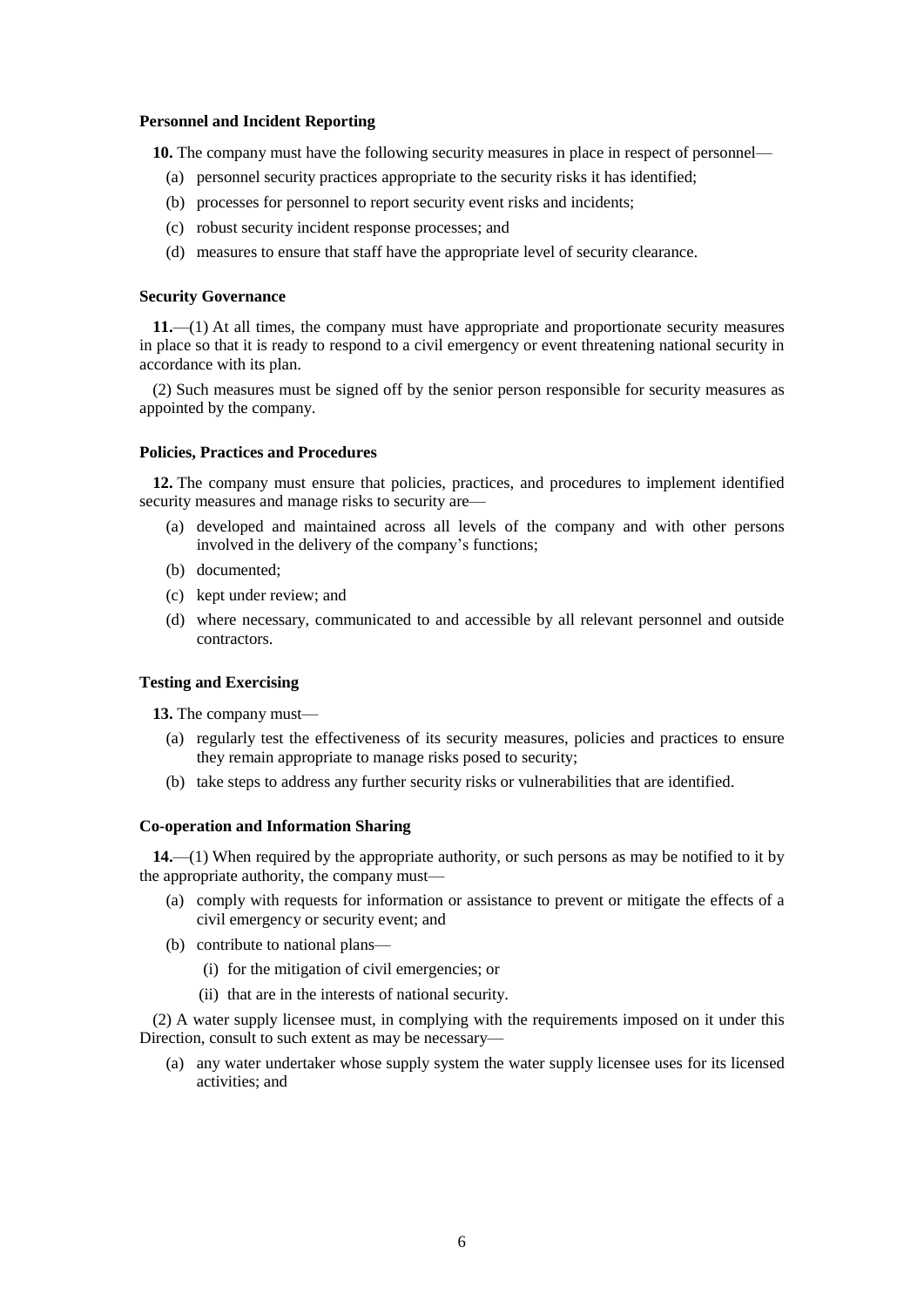(b) any other person whom the water supply licensee considers appropriate in order to ensure that the water supply licensee's and any relevant undertaker's(**a**) plans, operations, facilities and services are complementary and co-ordinated.

(3) The company must make available such of its employees as may be required by the appropriate authority to act in such capacity as the appropriate authority may require.

## **Responding to an Incident**

**15.** The company must—

- (a) react promptly to incidents;
- (b) put the plan, or relevant part of the plan, into operation as the need arises or as may from time to time be required by the appropriate authority;
- (c) review the plan following an incident to ensure the plan remains appropriate and addresses any vulnerabilities that are identified.

## **Duty to Notify**

**16.**—(1) The company must, as soon as it becomes aware of any actual or likely emergency or security event affecting its water supply or sewerage functions, notify—

- (a) the appropriate authority;
- (b) all such bodies and persons as may be affected by any actual or likely emergency or security event affecting that company's water supply or sewerage functions;
- (c) where appropriate, the water undertaker in accordance with any relevant code made under section 66DA of the Water Industry Act 1991; and
- (d) any other persons the appropriate authority requires the company to notify.

(2) The company must provide a report to the appropriate authority setting out its response to an emergency or security event within 20 days of being requested to do so by the appropriate authority and the report must be in such form as the appropriate authority may prescribe.

#### **Reports and Statements**

**17.**—(1) The company must, on or before 1st June 2022 and on or before 1st April in each following year, provide the appropriate authority with a statement confirming that it is complying with this Direction and that all facilities required to comply with it are available to the company.

(2) If the company cannot provide the statement required by sub-paragraph (1), it must provide the appropriate authority with a statement giving details of any requirements which it is not complying with and of any facilities which are not yet available to the company.

(3) The statements required by sub-paragraphs (1) and (2) must be in such form as the appropriate authority may prescribe.

(4) The company must, at such time and in such form as the appropriate authority may specify, report to the appropriate authority on the action taken by the company pursuant to this Direction.

(5) The company must provide information to the appropriate authority, at such intervals and in such form as they may prescribe, on the financial costs it has incurred in complying with this Direction.

### **Critical National Infrastructure**

**18.**—(1) The company must—

 $\overline{a}$ 

(a) undertake an annual audit of those assets which have been notified to it as being critical national infrastructure by the appropriate authority;

<sup>(</sup>**a**) As to the meaning of "relevant undertaker", see section 219(1) of the Water Industry Act 1991.